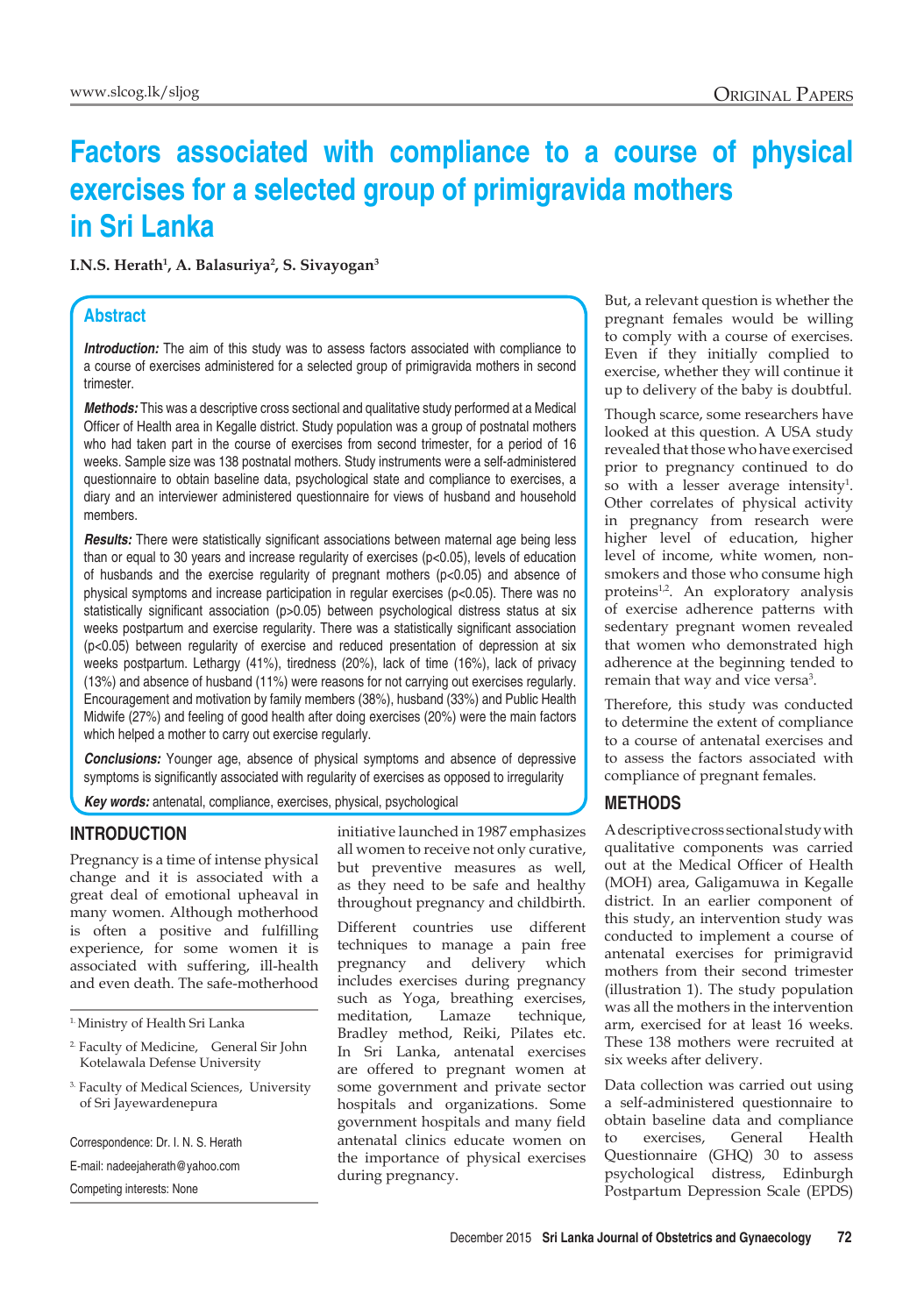#### **Illustration 1**

**Exercise guideline for antenatal mothers (which was to be carried out for 16 weeks from second trimester)**



Prepared by Dr.I.N.S. Herath for the research on Ant cal exercises for the MD (Community medicine) thesi-

to assess level of depression, an interview guide for views of husbands and other household members (selected randomly) and the diary which was used to record exercise dates and times during pregnancy was scrutinized. Measures like observing the skillfulness of carrying out exercises and asking the mothers to demonstrate an exercise step to see if they had genuinely adhered to exercise schedule regularly had been carried out during the earlier component of the study to assess the accuracy of the entries in the diary.

Ethical clearance was obtained from the Faculty of Medical Sciences, University of Sri Jayawardenapura and administrative clearance was

obtained from the Regional Director of Health Services in Kegalle District. Validity of the questionnaires were ensured by assessing the face validity, content validity and consensual validity by a multi-disciplinary panel of experts in the fields of Community Medicine, Obstetrics and language.

Confidentiality of study participants were maintained at all levels and mothers with EPDS scores more than 9 were informed to MOH and also referred to the Psychiatry clinic at the local hospital.

## **RESULTS**

Moderate exercise for 30 minutes or more per day on three or more days of the week was considered as regular exercises for a pregnant woman. Of the 138 mothers, 71 (51.4%) had participated in exercises regularly.

Socio-demographic factors were cross tabulated with regularity of exercises in table 1. Regularity of exercises was associated with younger age 30 years and below ( $\chi^2$ =10.1, p <.05) and with ethnicity other than Sinhala  $(x^{2}=0.36, p>0.05)$ . In table 2, regularity of exercises showed a significant association with the educational level of the husband ( $\chi$ <sup>2=8.98</sup>) and there was an increasing regularity of exercises with decreasing age of the husband though not significant ( $\chi^2$ =3.88, d.f.=2, p>.05).

There was no statistically significant difference (p>0.05) with living arrangement of the couple and the exercise regularity in this study (table 3).

Nearly 60% among mothers who had no physical problems had participated in regular exercises whereas it was only about 39% among those mothers with physical problems. There was a statistically significant association (p<0.05) between the absence of physical problems and increased participation in exercises regularly (table 4).

Among those mothers who were not psychologically distressed (GHQ-30 score  $\leq$  5), more than half had participated in regular exercises (table 5). There was only about 25% mothers among the psychologically distressed (GHQ-30 score >5) who participated in regular exercises. However, there was no statistically significant association (p>0.05) between psychological distress status at six weeks postpartum and exercise regularity. Similarly, among mothers who were not depressed (EPDS score ≤ 9), more than half had participated in regular exercises. Less than 10% had participated in regular exercises among mothers who were depressed (EPDS score > 9). This association of no depression and increased regularity of exercise among six weeks postpartum mothers was statistically significant  $(p<0.05)$ .

There were other factors associated with compliance to physical exercises. Lethargic feeling (41%) was the main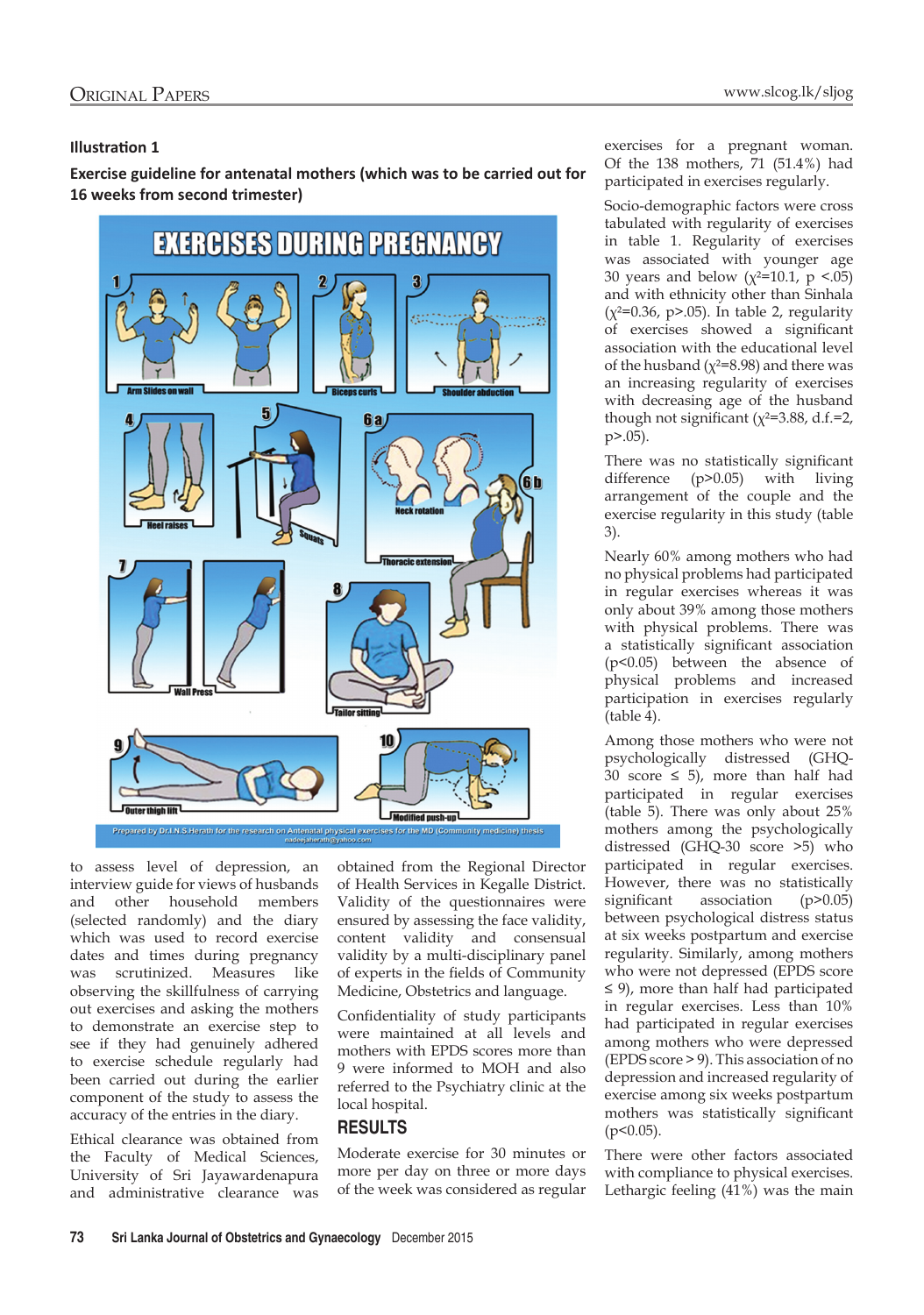#### **Table 1. Regularity of exercises in the antenatal mother by selected socio demographic factors**

| Socio demographic factors of | <b>Exercises</b>    |                  | Significance     |
|------------------------------|---------------------|------------------|------------------|
| antenatal mother             | Regular<br>$(N=71)$ | Irregular (N=67) |                  |
|                              |                     | n (%)            |                  |
| Age group (in years)         | n (%)               |                  |                  |
| Up to 30                     | 67 (57.8)           | 49 (42.2)        | * $\chi^2$ =10.1 |
| $>30$                        | 4(18.2)             | 18 (81.8)        | $df=1$           |
|                              |                     |                  | p<0.05           |
| Level of education           |                     |                  |                  |
| Up to grade 10               | 7(53.8)             | 6(46.2)          | $\chi^2 = 0.03$  |
| Grade 11 & above/ others     | 64 (51.2)           | 61(48.8)         | $df=1$           |
|                              |                     |                  | p > 0.05         |
| Occupation                   |                     |                  |                  |
| Employed                     | 14 (48.3)           | 15 (51.7)        | $\chi^2 = 0.15$  |
| <b>Housewives</b>            | 57 (52.3)           | 52 (47.7)        | $df=1$           |
|                              |                     |                  | p > 0.05         |
| <b>Ethnicity</b>             |                     |                  |                  |
| Sinhala                      | 65 (50.4)           | 64 (49.6)        | $*\chi^2 = 0.36$ |
| Tamil & Muslim               | 6(66.7)             | 3(33.3)          | $df=1$           |
|                              |                     |                  | p>0.05           |
|                              |                     |                  |                  |

\*Yates continuity correction done

reason given for not carrying out exercises regularly by the mothers in this group. This was followed by tiredness (20%) and lack of time (16%). These were all intrapersonal factors. The main interpersonal factors were lack of privacy at home (13%) and absence of husband (11%). Beliefs have also contributed to compliance in this study, which is depicted by 1.4% not exercising on full moon days (table 6).

The main factors which helped a mother to carry out exercise regularly (table 7) were encouragement and motivation by family members (38%) and the husband (33%). The encouragement and motivation by Public Health Midwife (PHM) accounted for about 27%. These were all interpersonal factors whereas the main intrapersonal factor was feeling of good health after doing exercises  $(20\%)$ .

The main method which was used by antenatal mothers to cope with difficulties encountered while carrying out exercises (table 8) was to have a flexible time for exercises  $(20\%)$ .

The majority of the mothers (70%) have not encountered any problems while doing exercises (table 9). The major problem mothers felt while exercising was uncomfortable feeling (14%) followed by non-specific pains  $(10\%)$ .

Perceived benefits of doing regular exercises were enquired. About 34% of the mothers have "felt good" after doing regular exercises whereas about 23% were able to keep up good health (table 10). Another 20% have felt that it would improve mental health and/ or maintain the body figure after pregnancy.

When enquired about methods that can be used to improve this exercise course (as perceived by antenatal mothers), about 28% of mothers felt that myths in society with regard to pregnancy and exercises should be eliminated. 15% felt that the message of exercises need to be spread among the peer groups and a similar percentage felt that it is necessary to educate and spread the message to other mothers (table 11).

The factors that would increase the participation of more mothers in this type of exercise programmes, according to antenatal mothers, were also elicited (table 12). Many mothers (38%) interviewed felt that increasing the knowledge and attitude of mothers with regard to maternal exercises would increase participation of more mothers in this type of exercise programme. This was followed by education about benefits of exercises (33.3%) and increasing positive beliefs towards exercises (23.2%). About 2% of the mothers were of the view that mothers who exercise and do not exercise should exchange knowledge/ views.

Interview of selected number of husbands (N=45) and household members (N=20), who volunteered to participate in the discussion, was also carried out. About 38% of husbands feel that their wives tend to complain less when they were engaged in exercises. Some (33.3%) husbands feel that wives become more active while some (22.2%) feel that wives become more cheerful after exercises. However, about 7% of the husbands say that their wives sometimes complain of aches and pains after exercises. Majority (67%) of husbands feel that the given exercises course as a whole was not difficult. Whereas 60% feel that it can be carried out by pregnant mothers very easily. Also, 13% husbands feel that exercises should be made compulsory.

Enquiry from other household members with regard to the behavior of pregnant mothers when engaging in exercises revealed that, antenatal mothers engaged in household work more after exercises (50%). Of them, 40% said the mothers seemed to be happier and 35% said they complained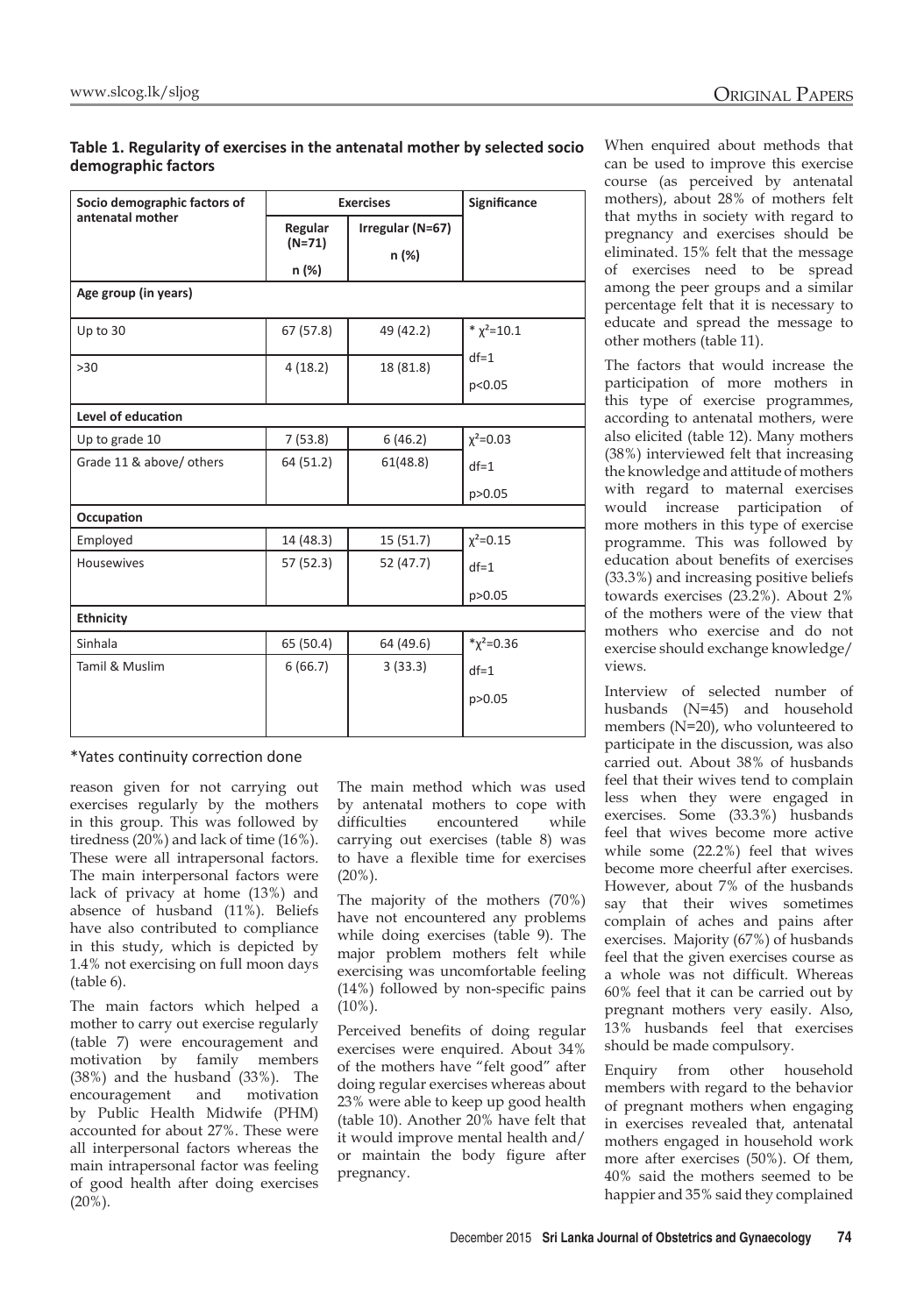less or not complained of aches and pains at all. Furthermore, majority (70%) of the household members feel that exercises should be introduced to all mothers. They are also of the view that exercises are not difficult (60%).

## **DISCUSSION**

The participants in this study were postnatal mothers who had delivered their first baby and had taken part in an exercise programme for sixteen weeks during the antenatal period, commencing in their second trimester of pregnancy. Of the 138 females who completed the prescribed period of exercises, 51.4% had done it regularly. This is satisfactory in comparison to an estimate of 42% exercising during pregnancy4 . Socio-demographic data of mothers were obtained in addition to finding out about the feasibility of carrying out an exercise course from the mother. Also, assistance from husband and other family members were assessed.

The diary method used to record exercises was a common method which was used for exercises worldwide<sup>5</sup> to recall the exercise dates. The success of this method depends on how well it was introduced to the study participants and the frequency of reinforcements.

In this study, regular exercisers were younger and their husbands also were younger (latter was not significant). In contrast, a study analyzing the Danish National Birth cohort and found an increased likelihood of exercise engagement of mothers who were above 25 years of age. However, it had considered all parity levels and therefore it may be due to the fact that those mothers were experienced, and, when mothers were aware of benefits of exercises they tend to continue it<sup>6</sup>.

When regularity of exercises were considered, there was an increased proportion of mothers with physical problems who had not participated in regular exercises (62%) which was statistically significant. This was confirmed in a study which found that main perceived barrier for physical activity during pregnancy was intrapersonal health related causes  $(52.1\%)$ <sup>7</sup>.

| Table 2. Regularity of exercises by selected socio demographic factors of |
|---------------------------------------------------------------------------|
| husband                                                                   |

| Socio demographic factors of                                                                            | <b>Exercises</b>             |                               |                                 |  |
|---------------------------------------------------------------------------------------------------------|------------------------------|-------------------------------|---------------------------------|--|
| husband                                                                                                 | Regular<br>$(N=71)$<br>n (%) | Irregular ( $N=67$ )<br>n (%) | Significance                    |  |
| Age of husband (in years)                                                                               |                              |                               |                                 |  |
| Up to $25$                                                                                              | 14 (66.7)                    | 7(33.3)                       | $x^2 = 3.88$                    |  |
| 26 to 30                                                                                                | 35 (53.8)                    | 30 (46.2)                     | $df=2$                          |  |
| $\geq$ 31                                                                                               | 22 (42.3)                    | 30(57.7)                      | p>0.05                          |  |
| <b>Education</b>                                                                                        |                              |                               |                                 |  |
| Up to grade 10                                                                                          | 16(80.0)                     | 4(20.0)                       | $x^2 = 8.98$                    |  |
| Grades 11 - 12                                                                                          | 25(43.1)                     | 33 (56.9)                     | $df = 3$                        |  |
| <b>Higher Education</b>                                                                                 | 12 (54.5)                    | 10(45.5)                      | p<0.05                          |  |
| <b>Vocational training</b>                                                                              | 18 (47.4)                    | 20 (52.6)                     |                                 |  |
| Occupation                                                                                              |                              |                               |                                 |  |
| Professional                                                                                            | 7(53.8)                      | 6(46.2)                       | $x^2 = 2.9$<br>$df=3$<br>p>0.05 |  |
| Manager, technician,<br>clerical, service/sales                                                         | 18(62.1)                     | 11 (37.9)                     |                                 |  |
| Agriculture/fisheries,<br>crafts/related trade,<br>plant/ machine<br>operator, elementary<br>occupation | 34 (51.5)                    | 32(48.5)                      |                                 |  |
| Armed forces                                                                                            | 12 (40.0)                    | 18 (60.0)                     |                                 |  |

#### **Table 3. Regularity of exercises by the living arrangement of the couple**

| Living arrangement                                                             | <b>Exercises</b>                    |           | <b>Significance</b> |
|--------------------------------------------------------------------------------|-------------------------------------|-----------|---------------------|
|                                                                                | $Irregular(N=67)$<br>Regular (N=71) |           |                     |
|                                                                                | n (%)                               | n (%)     |                     |
| Other occupants living in the house                                            |                                     |           |                     |
| Wife's parents                                                                 | 18 (40.0)                           | 27(60.0)  | $\chi^2 = 3.53$     |
| Husband's parents                                                              | 38 (56.7)                           | 29 (43.3) | $df=2$              |
| Other                                                                          | 15 (57.9)                           | 11(42.1)  | p>0.05              |
| Relatives/ non relatives other than parents of either party living with couple |                                     |           |                     |

| l Yes | 11 (40.7) | 16(59.3)  | $\chi^2$ =1.05 |
|-------|-----------|-----------|----------------|
|       |           |           | $df=1$         |
| No    | 60(54.1)  | 51 (45.9) | p > 0.05       |

It was found in our study that depression was significantly associated with regularity of exercises. Nearly 92% of mothers who had a high EPDS score had not participated in exercises regularly in our study. Another study disclosed that one of the reasons for decline of maternal exercises was psychological factors<sup>8</sup>. There was no statistically significant association between presence of psychological distress and regularity of exercises in our study.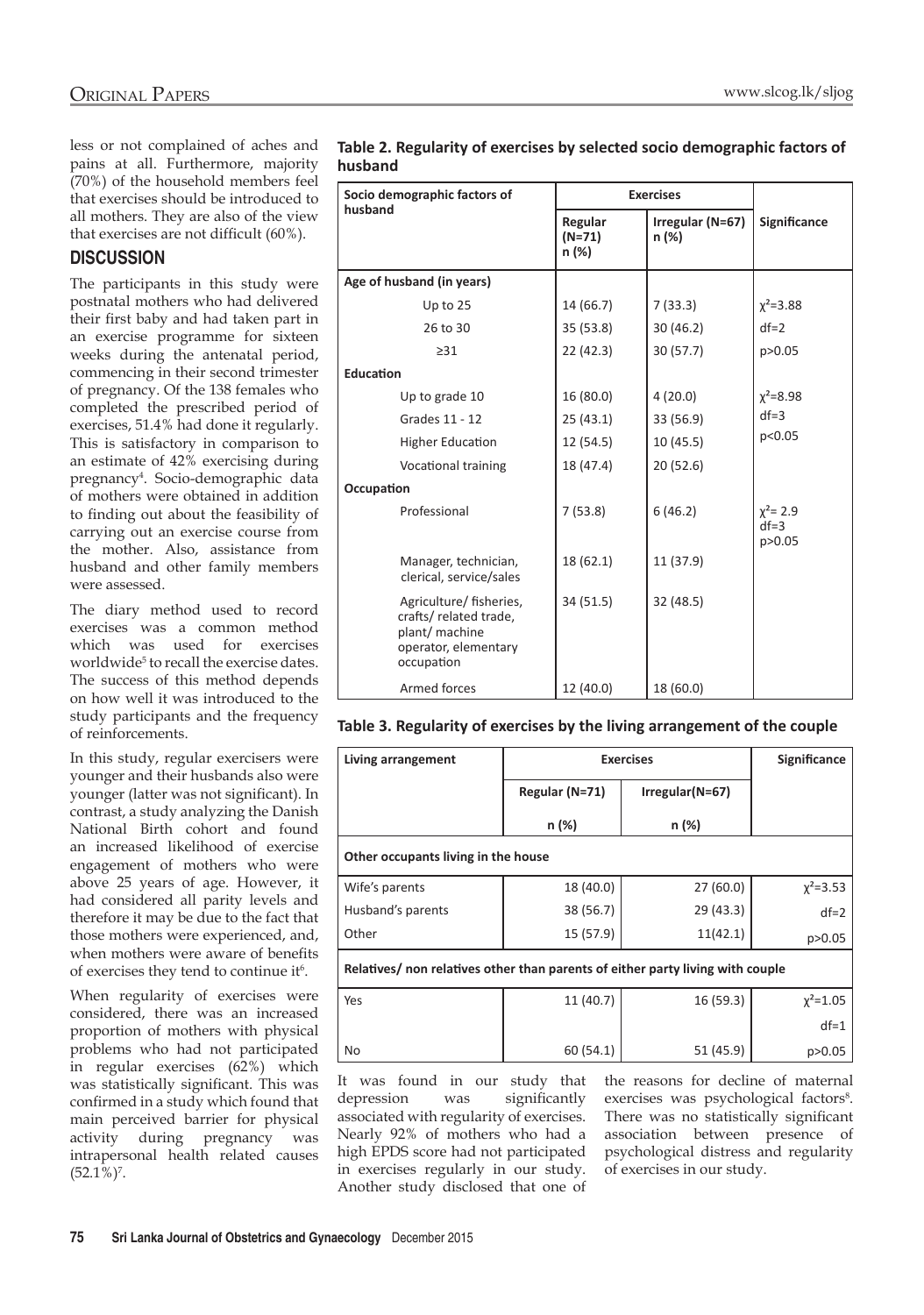## **Table 4. Regularity of exercises by physical problems at six weeks postpartum**

| <b>Physical problems</b> | <b>Exercises</b> |                  | Significance     |
|--------------------------|------------------|------------------|------------------|
|                          | Regular (N=71)   | Irregular (N=67) |                  |
|                          | n (%)            | n (%)            |                  |
| Present                  | 20 (38.5)        | 32(61.5)         | $\chi^2$ = 4.83, |
| Absent                   | 51 (59.3)        | 35(40.7)         | $df=1$<br>p<0.05 |

#### **Table 5. Regularity of exercises by psychological problems at six weeks postpartum**

| psychological problem         | <b>Exercises</b> |                  | Significance                |
|-------------------------------|------------------|------------------|-----------------------------|
|                               | Regular (N=71)   | Irregular (N=67) |                             |
|                               | n (%)            | n (%)            |                             |
| <b>Psychological distress</b> |                  |                  |                             |
| Present (>5)                  | 3(25.0)          | 9(75.0)          | * $\chi^2$ = 2.61<br>$df=1$ |
| Absent $(55)$                 | 68 (54.0)        | 58 (46.0)        | p>0.05                      |
| <b>Depression</b>             |                  |                  |                             |
| Present (>9)                  | 1(8.3)           | 11(91.7)         | * $\chi^2$ =7.98<br>$df=1$  |
| Absent $(59)$                 | 70 (55.6)        | 56 (44.4)        | p<0.05                      |

\*Yates continuity correction applied

#### **Table 6. The reasons provided by mothers for not carrying out exercises regularly were given as follows**

| The reasons provided for not carrying out exercises regularly | <b>Number</b> | Percent |
|---------------------------------------------------------------|---------------|---------|
|                                                               | $(N=138)$     | $(\%)$  |
| Felt lethargic sometimes                                      | 57            | 41.3    |
| Felt tired after coming home from work sometimes              | 28            | 20.3    |
| Lack of time sometimes                                        | 22            | 15.9    |
| There were visitors at home/ no privacy                       | 18            | 13.0    |
| Husband was not at home                                       | 15            | 10.9    |
| Came home late                                                | 05            | 3.6     |
| Lack of room in the house for exercises sometimes             | 03            | 2.2     |
| Forbidden to exercise on some days (full moon days)           | 02            | 1.4     |
| Exercise uncomfortable in latter part of pregnancy            | 02            | 1.4     |
| Had to go visiting sometimes                                  | 01            | 0.7     |

Main reasons for not carrying out exercises regularly were intrapersonal and the main factors which helped a mother to carry out exercise regularly were mainly interpersonal. This highlights the importance of getting the husband and other family members involved in the activity from the planning stage in early pregnancy. A Canadian study also found that family support was very much more important when an individual was exercising according to guidelines set out by a health professional<sup>9</sup>. Participants in our study valued the encouragement and motivation given by the area Public Health Midwife. This can be promoted by the hospital based health professionals through the strategy of reorienting health services in the concept of health promotion.

When compliance to exercises was enquired from the mothers in our study, we found that lethargy (41%), maternal tiredness (20%), being too busy (15.9%), exercise being uncomfortable during the latter part of pregnancy and safety concerns (1.4%) and many other factors played an important role for not carrying out exercises regularly. These were similar to the findings of Duncombe and others in which they described the factors which reduced the amount and intensity of exercises over the course of pregnancy<sup>10</sup>. Similar findings of health and non-health related factors were obtained by others studying barriers to physical activity among pregnant women<sup>7,11</sup>.

More than two-third of the mothers did not encounter any problems while exercising and there were many benefits of exercising as felt by the women. These can be further studied as to their scientific basis and used in motivating pregnant females for exercising during pregnancy. In addition, their suggestions in tables 11 and 12 can be incorporated in popularizing the culture of antenatal exercises among pregnant females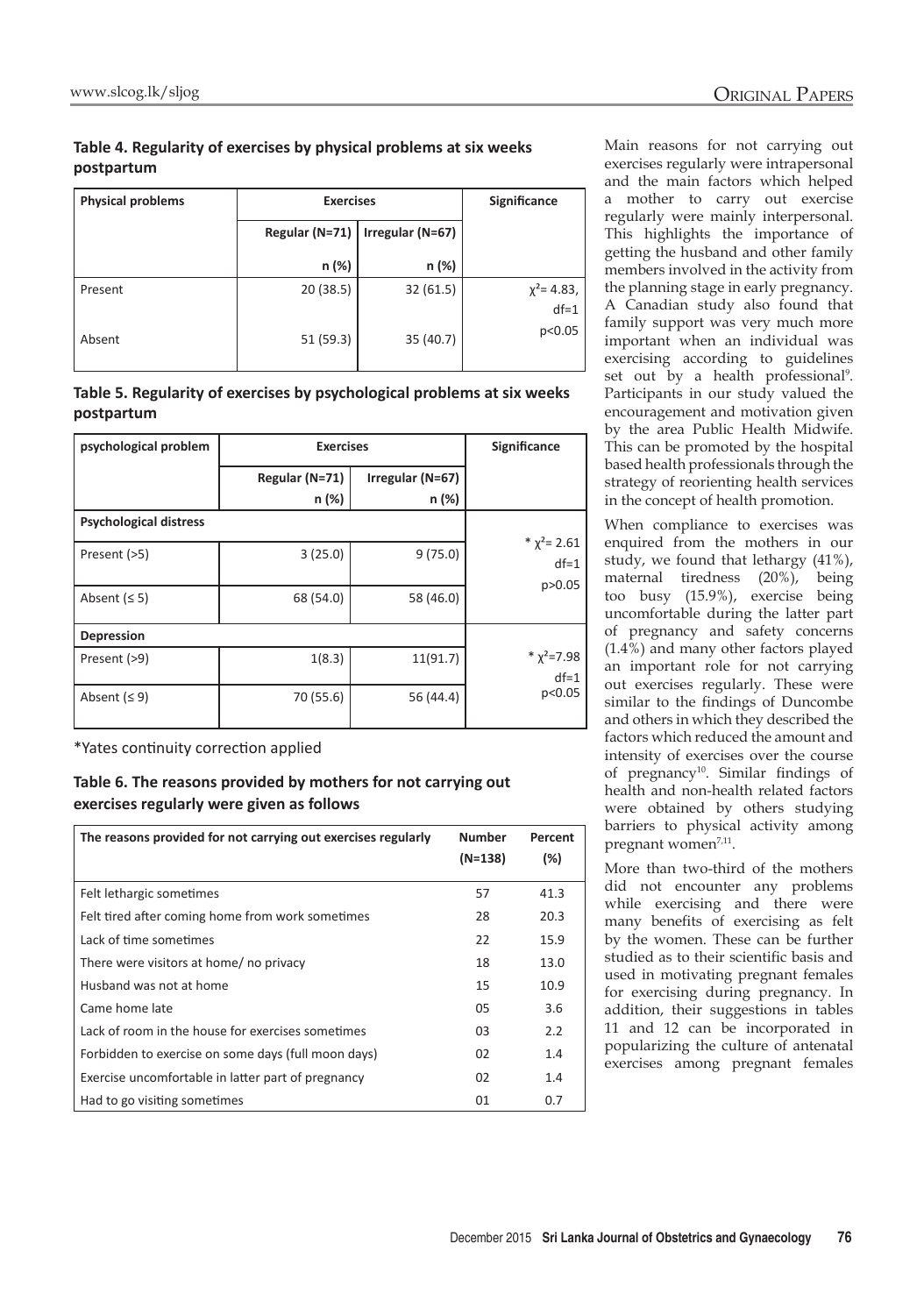#### **Table 7.The factors which helped the antenatal mothers carry out exercises regularly were given as follows**

| The factors which helped the antenatal mothers carry out exercises regularly       | <b>Number</b><br>$(N=138)$ | Percent<br>$(\%)$ |
|------------------------------------------------------------------------------------|----------------------------|-------------------|
| Encouragement and motivation by family members - mother/father/in-laws/sister etc. | 53                         | 38.4              |
| Encouragement and motivation by husband                                            | 45                         | 32.6              |
| Encouragement and motivation by PHM                                                | 37                         | 26.8              |
| Feeling of good health after doing exercises                                       | 28                         | 20.3              |
| Praise of others                                                                   | 19                         | 13.8              |
| Keen interest for exercises                                                        | 12                         | 8.7               |
| A relaxed mind set                                                                 | 03                         | 2.2               |
| Less work as mother/ mother in law did most of the work at home                    | 02                         | 1.4               |

## **Table 8. The methods used by antenatal mother to cope with difficulties encountered while carrying out exercises were as follows**

| The methods used by antenatal mother to cope with difficulties encountered while carrying out | <b>Number</b> | Percent |
|-----------------------------------------------------------------------------------------------|---------------|---------|
| exercises                                                                                     | $(N=138)$     | $(\%)$  |
| Have a flexible time for exercises – did not have a fixed time                                | 27            | 19.6    |
| Weekly pre schedule a time period for the exercises                                           | 24            | 17.4    |
| Take breaks in between exercises without doing daily                                          | 23            | 16.7    |
| After coming from work rest for a while before engaging in exercises                          | 20            | 14.5    |
| Ask husband to remind about exercises                                                         | 18            | 13.0    |
| Reduce speed of exercises                                                                     | 13            | 9.4     |
| Carry out exercises during holidays                                                           | 11            | 8.0     |
| Stop difficult exercises & carry out only easy exercises                                      | 09            | 6.5     |
| Ask husband to join in the exercises                                                          | 08            | 5.8     |
| Arranged a separate area in the house for exercises                                           | 07            | 5.1     |
| Engaged in exercises when visitors/ house members were not around; so did not felt ashamed    | 06            | 4.3     |
| Do the exercises early in the morning                                                         | 04            | 2.9     |

#### **Table 9.The problems faced by antenatal mother while doing exercises were given as follows**

| The problems faced by antenatal mother while doing exercises | <b>Number</b> | Percent |
|--------------------------------------------------------------|---------------|---------|
|                                                              | $(N=138)$     | (%)     |
| No problems                                                  | 96            | 69.6    |
| Uncomfortable feeling                                        | 19            | 13.8    |
| Non-specific pain                                            | 14            | 10.1    |
| Lower back ache                                              | 05            | 3.6     |
| Lower abdominal pain                                         | 03            | 2.2     |
| Pain in the legs                                             | 02            | 1.4     |
| Tiredness                                                    | 02            | 1.4     |
| Pain in the wrists                                           | 01            | 0.7     |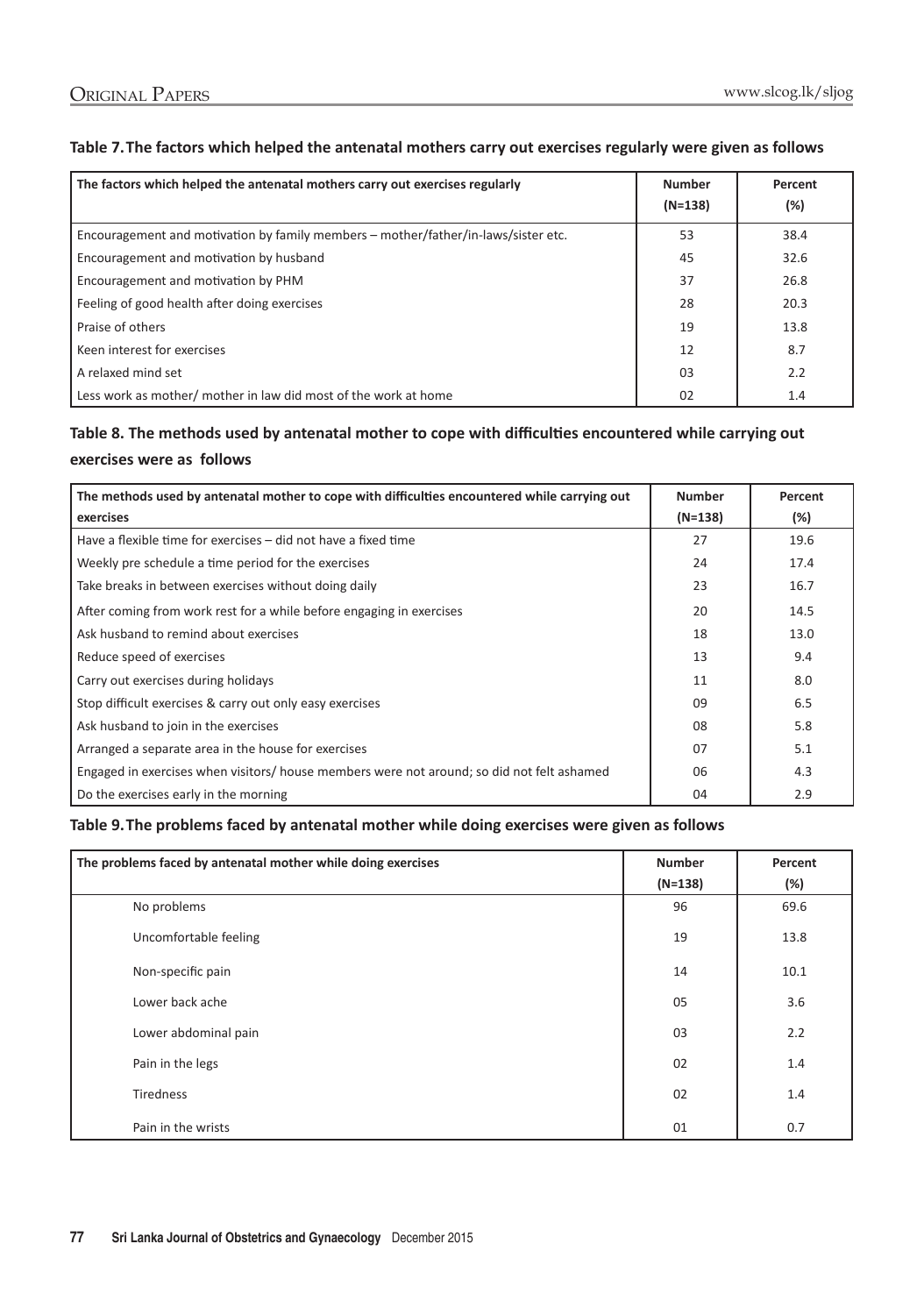#### **Table 10 The benefits perceived by mothers by engaging in regular exercises**

| The benefits perceived by mothers by engaging in | <b>Number</b> | Percent |
|--------------------------------------------------|---------------|---------|
| regular exercises                                | $(N=138)$     | $(\%)$  |
| Feel good                                        | 47            | 34.1    |
| Keep up good physical health                     | 32            | 23.2    |
| Improve mental health of the mother              | 28            | 20.3    |
| Maintain the body figure after pregnancy         | 27            | 19.6    |
| Gain self confidence                             | 22            | 15.9    |
| Feel less fatigued                               | 21            | 15.2    |
| Reduce body aches and pains                      | 16            | 11.6    |
| Made mother and baby healthy                     | 12            | 8.7     |
| Improve wound healing                            | 09            | 6.5     |
| Delivery of baby was easy                        | 06            | 4.3     |
| Does not become obese                            | 05            | 3.6     |
| Can engage in all household work as usual        | 03            | 2.2     |
| Burn out excess fat                              | 02            | 1.4     |
| Breathing becomes easy                           | 01            | 0.7     |

## **Table 11. Methods that can be used to improve this exercise course as perceived by antenatal mothers were given as follows**

| Methods that can be used to improve this exercise course as   | <b>Number</b> | Percent |
|---------------------------------------------------------------|---------------|---------|
| perceived by antenatal mothers                                | $(N=138)$     | $(\%)$  |
| Myths in society with regard to pregnancy & exercises should  | 38            | 27.5    |
| be eliminated                                                 |               |         |
| Spread the message of exercises among peer groups             | 21            | 15.2    |
| Educate and spread the news of exercises to other mothers as  | 20            | 14.5    |
| much as possible                                              |               |         |
| Show lively colourful pictures to demonstrate exercises       | 18            | 13.0    |
| Should educate all family members with regard to exercises    | 18            | 13.0    |
| Make husband participate in exercise training compulsory      | 17            | 12.3    |
| Demonstrate how to carry out these exercises using a pregnant | 08            | 5.8     |
| mother                                                        |               |         |
| Teach the exercises step by step                              | 02            | 1.4     |
| Introduce less difficult exercises                            | 01            | 0.7     |

in all strata of the society by creating supportive environment under the concept of health promotion.

With regard to the limitations of the study, exercises carried out by the participants were recorded in a diary provided to them in the intervention study. There may have been issues on the authenticity of the entries. Also, this study was based on the 138 females who completed the prescribed course of exercises. If the females in the control arm of the intervention study and those who did not complete the course of exercises in the intervention arm were studied, that could have been more informative.

## **CONCLUSIONS AND RECOMMENDATIONS**

It is concluded that younger age, absence of physical symptoms and absence of depressive symptoms is significantly associated with regularity of exercises as opposed to irregularity. It is important to get the husband and other family members and also the area Public Health Midwife involved from the planning stage in prescribing antenatal exercises by the health professional to overcome the barriers which were mainly intrapersonal. The experience and opinion of the study participants can be used in motivating pregnant females for exercising during pregnancy.

Further research is recommended among non-compliant females of antenatal exercises to verify the findings of this study.

Introduction of an intervention or a national programme like this set of exercises during pregnancy should be accompanied by strategies to increase compliance. ■